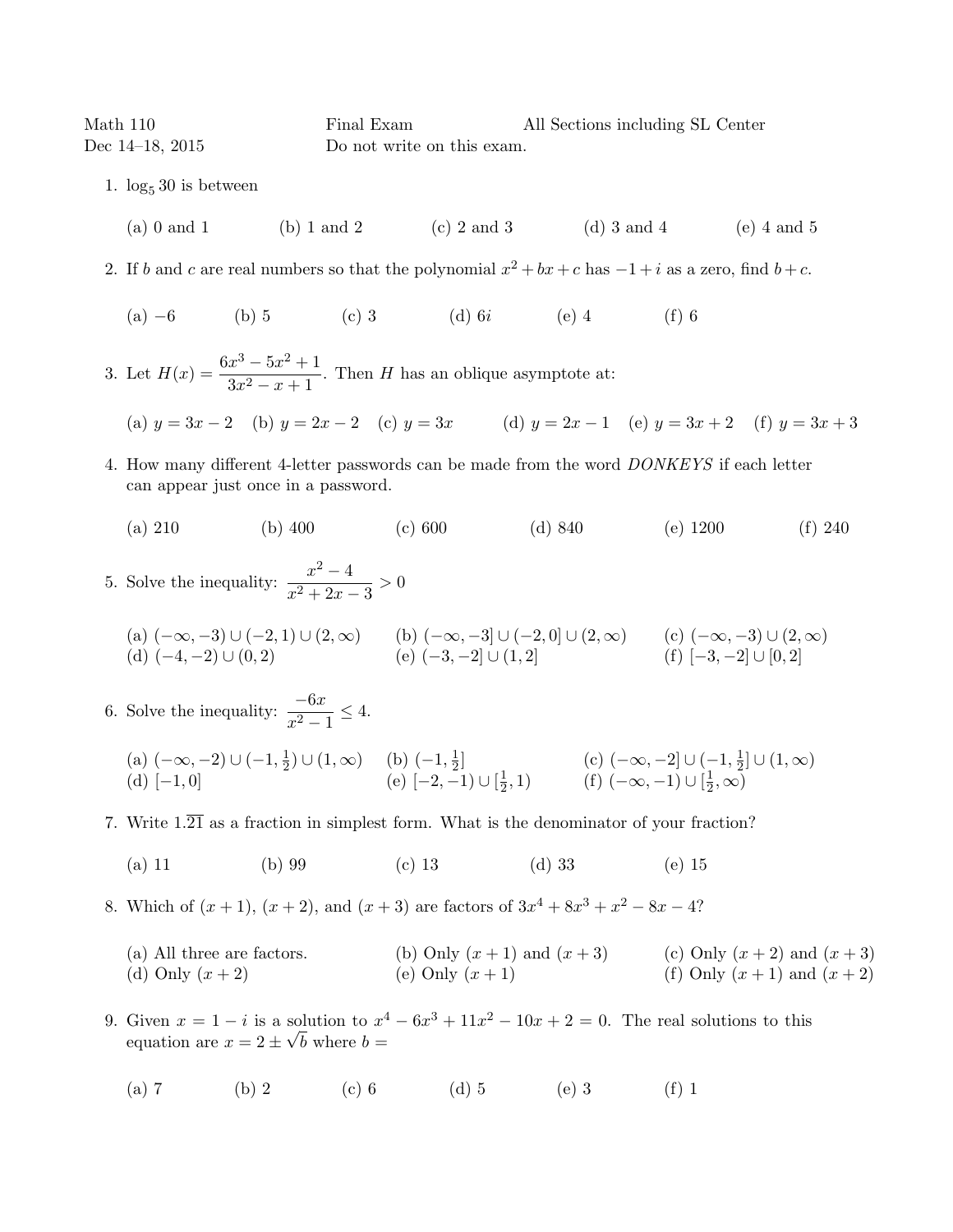10. Find the domain of the function  $f(x) = \sqrt{2x - \frac{2}{x}}$  $\frac{z}{x}$ .

(a) 
$$
[-1,0) \cup [1,\infty)
$$
 (b)  $(0,2]$  (c)  $x \neq 0$  (d)  $(-\infty,-1)$  (e)  $(-\infty,-1) \cup (0,1)$ 

11. Consider the function  $f(x) = \frac{2x+1}{3x-1}$ . If g is the inverse function to f, then  $g(5) =$ 

(a) 1 (b)  $\frac{13}{6}$  (c) 3 (d) 4 (e)  $\frac{6}{13}$  (f)  $\frac{2}{3}$ 

12. What is the domain of the function defined by the equation  $y = \frac{x^2 + 1}{2x^2 + 1}$  $\frac{x+1}{2x^2+x-6}$ ?

(a) 
$$
(-2, \infty)
$$
  
\n(b)  $(-\infty, -\frac{2}{3}) \cup (\frac{2}{3}, \infty)$   
\n(c)  $(-\infty, -2) \cup (-2, \frac{3}{2}) \cup (\frac{3}{2}, \infty)$   
\n(d)  $(-\infty, -3) \cup (3, \infty)$   
\n(e)  $(-\infty, -\frac{1}{3}) \cup (-\frac{1}{3}, \frac{1}{3}) \cup (\frac{1}{3}, \infty)$   
\n(f)  $(-\infty, \infty)$ 

13. If x is the solution to  $4^{5x-1} = 64^x$ , then x is between

(a) 0 and 1 (b) 1 and 2 (c) -1 and 0 (d) 3 and 4 (e) 4 and 5 (f) 5 and 6

- 14. Four people randomly choose one of 5 colors. The probability that at least two of them choose the same color is closest to
	- (a) 0.3 (b) 0.1 (c) 0.4 (d) 0.8 (e) 0.6 (f) 0.2

15. Find  $\log_6(4\sqrt{3}) + \log_6(9\sqrt{2})$ .

- (a)  $3/2$  (b)  $5/2$  (c)  $7/2$  (d)  $9/2$  (e)  $11/2$  (f)  $13/2$
- 16. Select the function that best describes the given graph.
	- (b)  $f(x) = |x| + 2$ <br>(e)  $f(x) = |x 2| 1$ <br>(c)  $f(x) = |x + 2| 1$ (a)  $f(x) = |x - 1| + 2$ <br>(d)  $f(x) = |x + 2| + 2$

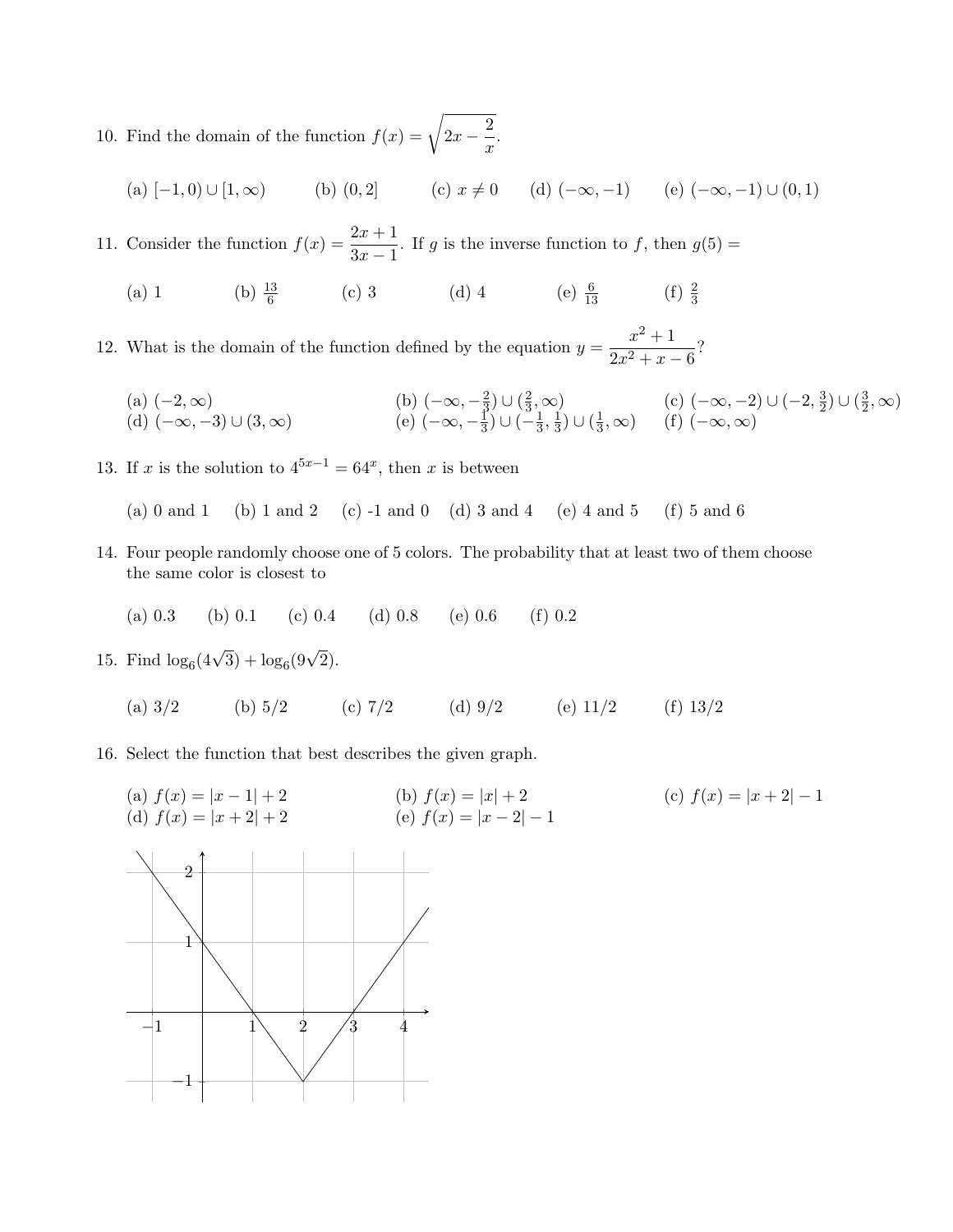17. Use properties of logarithms to find the exact value of the expression

$$
\log_4 25 \cdot \log_5 49 \cdot \log_7 16
$$
\n(a) 16\n(b) 2\n(c) 8\n(d) 24\n(e) 5\n(f) 32

18. How many years would it take an amount of money to triple if it is invested at 5% compounded continuously?

(a)  $40 \ln 4$  (b)  $10 \ln 2$  (c)  $10 \ln 4$  (d)  $4 \ln 3$  (e)  $20 \ln 3$  (f)  $3 \ln 2$ 

19. Find the foci of the given ellipse.



20. Which of the following conics is represented by the equation

$$
x^2 + y^2 + 4x - 2y = 2x^2 - y^2 + y + 2
$$

(a) Circle (b) Ellipse (c) Parablola (d) Hyperbola (e) None of these

21. If  $a = \ln 6$  and  $b = \ln 42$ , then  $b - a =$ 

- (a)  $\ln 2$  (b)  $\ln 3$  (c)  $\ln 4$  (d)  $\ln 5$  (e)  $\ln 6$  (f)  $\ln 7$
- 22. Find the asymptotes of the hyperbola  $36y^2 100x^2 = 9$ .

(a) 
$$
y = \pm \frac{5}{2}x
$$
 (b)  $y = \pm \frac{1}{3}x$  (c)  $y = \pm \frac{5}{3}x$  (d)  $y = \pm \frac{1}{9}x$  (e)  $y = \pm 10x$  (f)  $y = \pm \sqrt{2}x$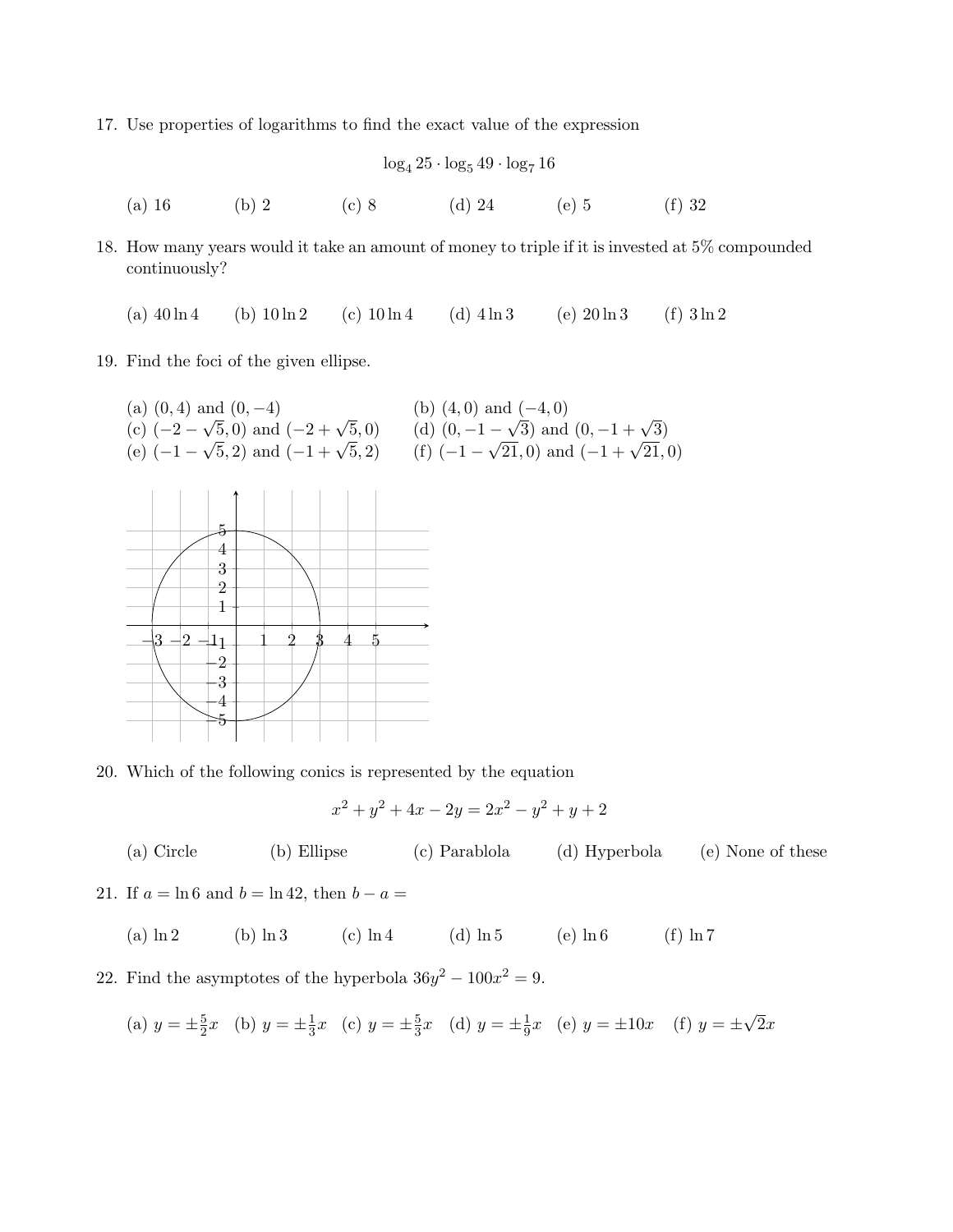23. Solve the system of equations for y.

$$
2x + y + 3z = -2
$$
  
\n
$$
x + y + 2z = 0
$$
  
\n
$$
2x + y + 4z = -1
$$
  
\n(a)  $y = 1$  (b)  $y = 2$  (c)  $y = -2$  (d)  $y = -1$  (e)  $y = 0$ 

- 24. A coed indoor soccer team has 6 boys and 7 girls. How many ways can the coach choose a starting team of 3 boys and 3 girls?
	- (a) less than 200 (b) between 200 and 300 (c) between 300 and 400 (d) between 400 and  $600$  (f) over  $600$

25. If 
$$
\frac{26x - 12}{8x^2 - 2x - 3} = \frac{A}{4x - 3} + \frac{B}{2x + 1}
$$
, then  
\n(a)  $A = 4$  (b)  $A = -1$  (c)  $A = 0$  (d)  $A = 2$  (e)  $A = 3$ 

- 26. Find the infinite geometric sum  $25 + 5 + 1 + \frac{1}{5} + \frac{1}{25} + \cdots$ . The sum is
	- (a)  $\frac{4}{25}$  (b)  $\frac{125}{4}$  (c)  $\frac{5}{8}$  (d)  $\frac{8}{3}$  (e) 12
- 27. Find the coefficient of  $x^4$  in  $(x^2-1)^6$ .
	- (a) 6 (b)  $-6$  (c)  $-15$  (d) 15 (e) 20 (f)  $-20$
- 28. Given that 2 and 3 are zeros of the polynomial  $p(x) = x^4 2x^3 7x^2 + 8x + 12$ , find the sum of the other two zeros.
	- (a) −2 (b) 5 (c) 0 (d) −3 (e) 3 (f) −5
- 29. Find the constant term in the expansion of  $\left(x^4 \frac{1}{x^4}\right)$  $x^3$  $\bigg)$ <sup>7</sup>.
	- (a) 35 (b) 45 (c) 15 (d) −15 (e) 20 (f) −10

30. A pair of fair dice is rolled. What is the probability that the sum of the numbers five or less?

(a)  $\frac{5}{12}$  (b)  $\frac{4}{9}$  (c)  $\frac{1}{2}$  (d)  $\frac{5}{18}$  (e)  $\frac{7}{12}$